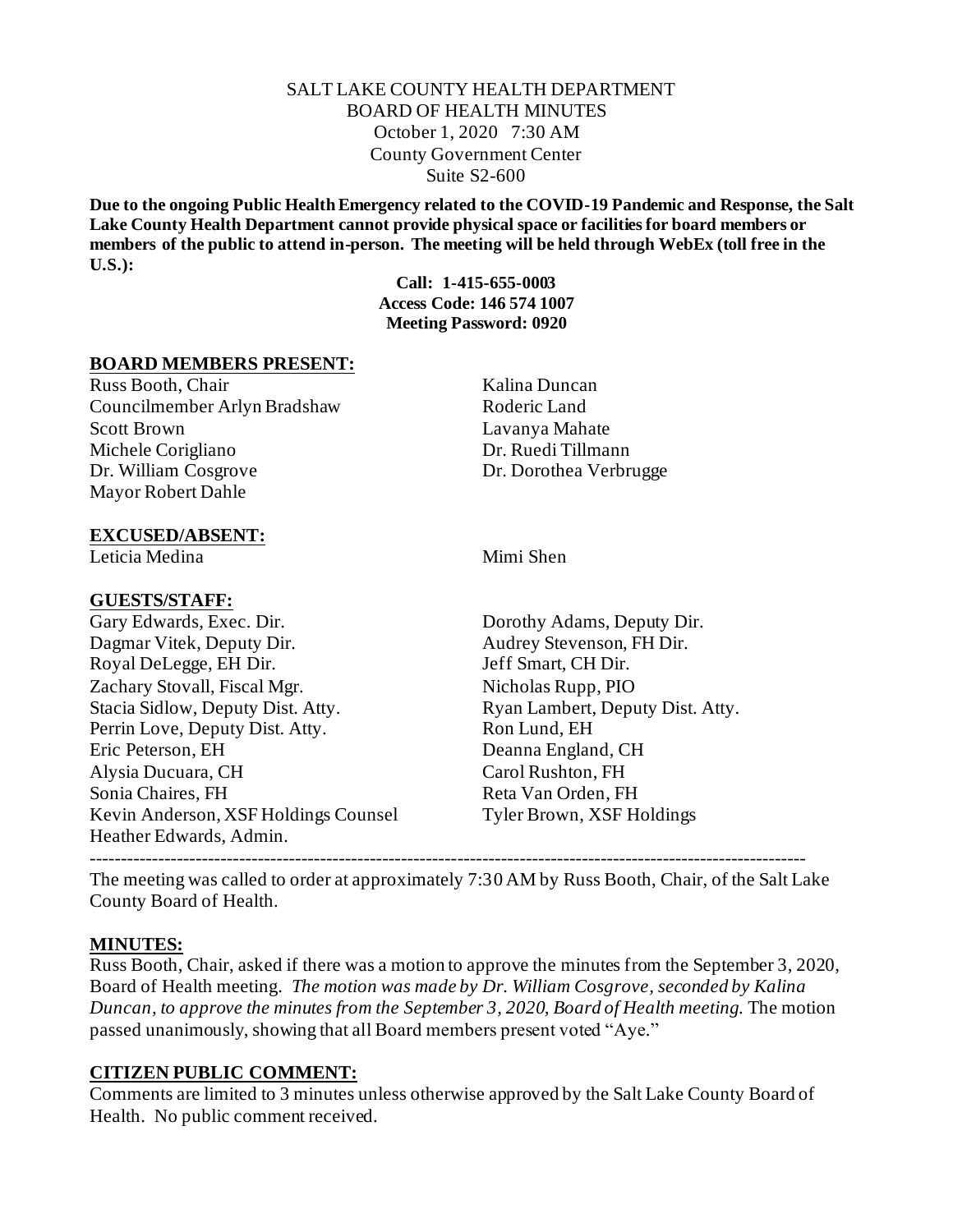Board of Health Minutes October 1, 2020 Page 2

# **CHAIR'S REPORT:**

#### *Excused Board Members*

Russ Booth informed the Board that Mimi Shen asked to be excused from the meeting today.

#### *Board Vacancies*

Russ informed the Board that two nominees have been submitted to the Mayor's Office for approval.

## *Flu Vaccination*

Russ stated that Heather will be sharing information with Board members on locations that the department will be giving flu vaccinations this year.

# **DIRECTOR***'***S REPORT:**

#### *Schools Update*

Gary informed Board members that he and staff continue to meet weekly with School Superintendents and School Board President's to discuss COVID as it relates to K-12 schools. In addition to these weekly meetings, the department has assigned around thirty employees that work as school liaisons who are the point of contact for schools and interact with them to coordinate on response efforts, education, and offer support. He stated that schools remain a priority and the department continues to strengthen the relationship with the school districts.

## *Encampment Mitigation*

Gary informed Board members that the department is still conducting encampment clean-ups as these encampments continue to be a concern for residents and public health concern. The department works with various partners and municipalities in the County to abate public health concerns and the employees working the clean-ups continue to treat individuals with respect, empathy, and assist as necessary.

# *Budget Meeting with Mayor Wilson*

Gary announced that the department met with Mayor Wilson and staff to discuss the budget proposal the Board approved during the October meeting. The discussion went well, and the Mayor's Office certainly understands the strain that has been put on the health department budget and plans are in place for the budget moving into 2021 as the response efforts continue.

# *Employee Recognition*

Gary recognized the following Health Department employees who were nominated in February for the Get 'er Done and Vision Awards:

- Andrea Price, Medical Division, *Lowell Bodily Get 'er Done award*
- Christine Buddensick, Administration Division, *Vision award*
- Alysia Ducuara, Community Health Division, *Vision award*
- Deanna England, Community Health Division, *Vision award*
- Gerry Bourke, Environmental Health Division, *Vision award*
- Carol Rushton, Family Health Division, *Vision award*
- Sonia Chaires, Family Health Division, *Vision award*
- Jen Phung, Family Health Division, *Vision award*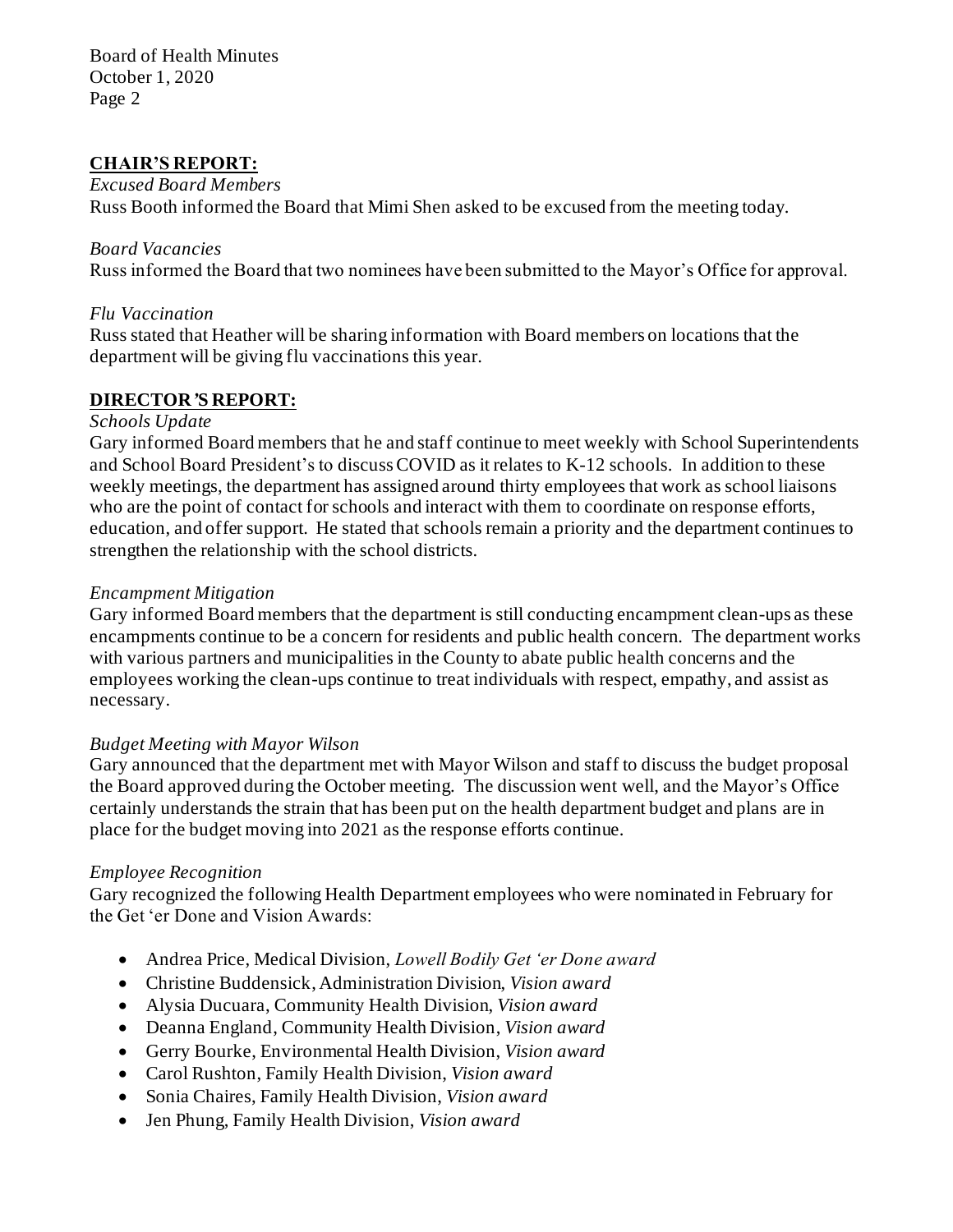Board of Health Minutes October 1, 2020 Page 3

Russ asked the Board for a motion to support a letter from the board recognizing for the award winners. *The motion was made by Mayor Dahle, seconded by Dr. Tillmann, to approve a letter from the Board to the award recipients to express recognition.* The motion passed unanimously, showing that all Board members present voted "Aye."

# **BOARD APPEAL – XCEL FITNESS:**

Russ informed the Board of an appeal request from XSF Holdings, LLC dba Xcel Fitness, to review the Chief Hearing Officer's Final Order. Ryan Lambert, Deputy District Attorney, is assigned to represent the Board on the appeal process. He gave a brief overview of the appeal request and stated that in prior appeal requests Board members have nominated a Board committee to review the documents and then prepare a decision to bring back to the full Board at a future meeting. Ryan discussed a proposed briefing schedule with counsel present for the submittal of written arguments. The Board proposed to appoint Kalina Duncan, Councilmember Bradshaw, Mayor Dahle, and Michele Corigliano as the committee members who would work with the District Attorney's Office on the Board appeal. *The motion was made by Councilman Bradshaw, seconded by Mayor Dahle, to assign Kalina Duncan, Councilmember Bradshaw, Mayor Dahle, and Michele Corigliano as the Board committee to review the appeal.* The motion passed unanimously showing all Board members present voted "Aye.'

# **BUDGET UPDATE:**

Zachary Stovall, Fiscal Manager, informed the Board that the 2021 proposed budget has been submitted and reviewed with the Mayor's Office and will be forwarded to the County Council for review. He stated that the County has been using funding out of the Coronavirus Aid, Relief, and Economic Security (CARES) Act as COVID response has been ongoing. The County is using the "presumption" test, presuming that employees in Health and Public Safety would be covered by the CARES funding at 100%. If this is the case this means that there will be an additional 25 million that would come into the Health Fund Balance during 2021 and these funds would be used to maintain the ongoing COVID response efforts next year, including testing, Q&I facilities, and vaccination. Zach will continue to update the Board as the budget moves forward for approval.

# **COVID-19 UPDATE:**

Dagmar Vitek, Deputy Director, stated that currently the department is averaging 400 cases a day and there has been a spike in positive cases in 18-30 year-old age groups. She stated this increase has been mostly driven by schools and universities opening. There have been 255 deaths in Salt Lake County and 340,000 tests have been administered. Dr. Vitek stated staff continue to work closely with the homeless resource centers due to several outbreaks and are working to increase capacity at these locations as winter approaches. She also informed Board members that all community testing will be moved to the Maverik Center and will be conducting testing on Tuesdays, Thursdays, and Saturdays. She stated that there is one Quarantine and Isolation Facility operating and informed the Board that there are seven companies currently in trial phases for a vaccine.

Gary reviewed slides included on the Salt Lake County COVID-19 Data Dashboard:

- COVID-19 Daily Update
- COVID-19 Data by Zip Code
- COVID-19 Tests by Date
- COVID-19 Worksite Outbreaks